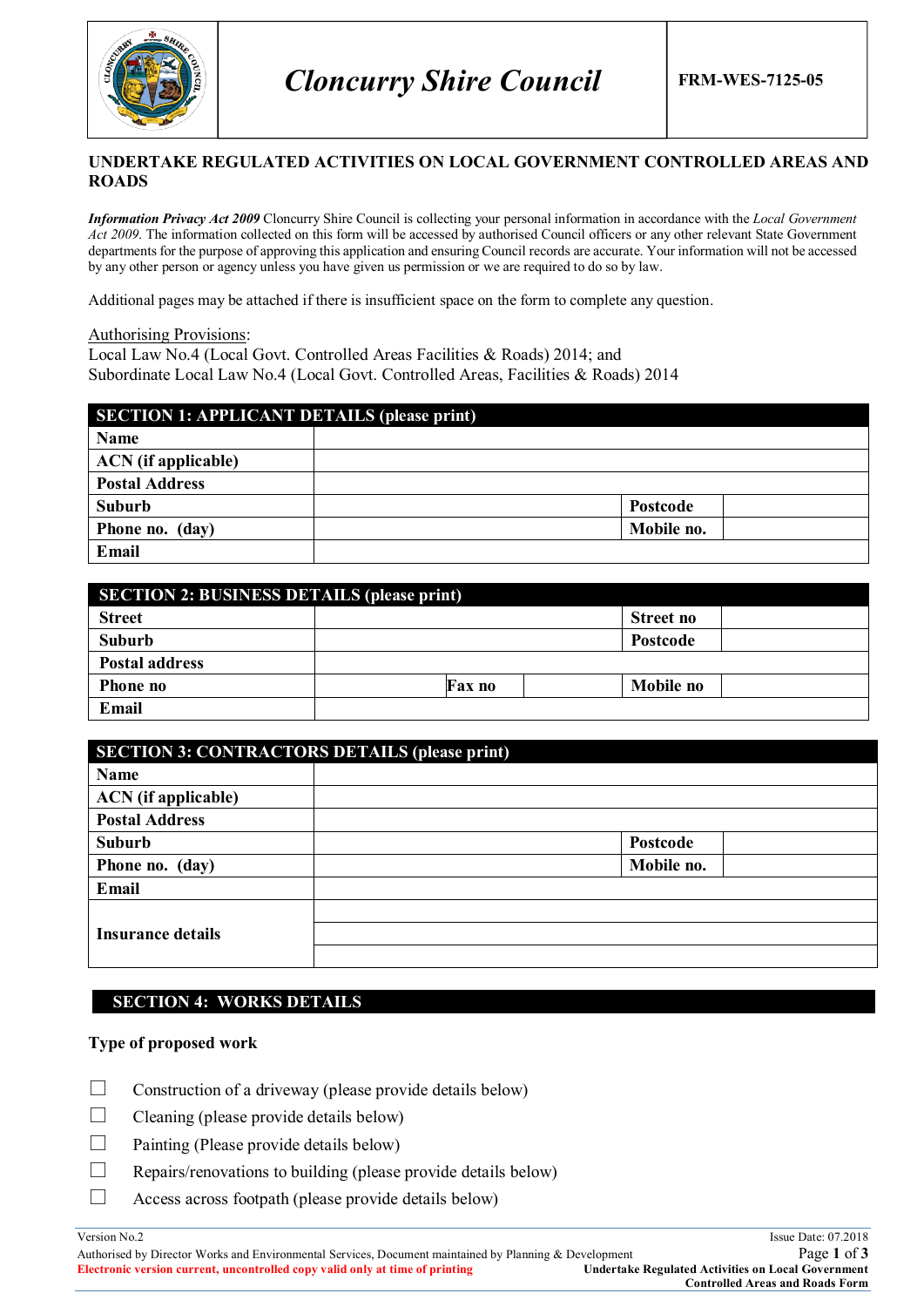| Other (please provide details below)<br><b>Details of work</b> | Demolition Work (please provide details below)<br>Roof water outlet (storm water discharge)                                                                                   |                                                                                                                                                                                                                                                                       |                                                 |
|----------------------------------------------------------------|-------------------------------------------------------------------------------------------------------------------------------------------------------------------------------|-----------------------------------------------------------------------------------------------------------------------------------------------------------------------------------------------------------------------------------------------------------------------|-------------------------------------------------|
|                                                                |                                                                                                                                                                               |                                                                                                                                                                                                                                                                       |                                                 |
|                                                                | Business Name & Address where work will be carried out                                                                                                                        | Shop no: Street no: Street: Street:<br>Suburb: Postcode: Postcode: Postcode: Postcode: Postcode: Postcode: Postcode: Postcode: Postcode: Postcode: Postcode: Postcode: Postcode: Postcode: Postcode: Postcode: Postcode: Postcode: Postcode: Postcode: Postcode: Post |                                                 |
| $\Box$ No<br>$\longrightarrow$ Yes<br>N <sub>0</sub>           |                                                                                                                                                                               | Is the location of the work adjacent to a main road? ____________________________                                                                                                                                                                                     | Has the Department of Main Roads been notified? |
| Do you require parking bays to be closed off?<br>$\Box$ No     | Solution Section Yes How many parking bays? Any other details?                                                                                                                | $Yes \longrightarrow$ Please provide approval letter from Department of Main Roads                                                                                                                                                                                    |                                                 |
| $\Box$ No                                                      | Do you require the use of Council's facilities? E.g. water, electricity<br>$\Box$ Yes $\longrightarrow$ Please describe ( <i>Please note appropriate charges will apply</i> ) |                                                                                                                                                                                                                                                                       |                                                 |

| Information required with application<br><b>Job Site Assessment</b><br>Please provide a detailed site plan indicating the following                                                                                                                                                                                                           | yes | no                                  |
|-----------------------------------------------------------------------------------------------------------------------------------------------------------------------------------------------------------------------------------------------------------------------------------------------------------------------------------------------|-----|-------------------------------------|
| Width of footpath<br>Location of services (e.g. underground services, power, water phone etc.)<br>Proposed area designated for public thoroughfare<br>Proposed location of warning signage<br>Proposed location of scaffolding, crane hoardings, elevated work platforms etc.<br>Proposed location of ancillary equipment (if any e.g. truck) |     |                                     |
| Version No.2<br>$\mathbf{a}$ and $\mathbf{a}$ are the second and $\mathbf{a}$ and $\mathbf{a}$ are the second and $\mathbf{a}$                                                                                                                                                                                                                |     | Issue Date: $07.2018$<br>$D = 0.02$ |